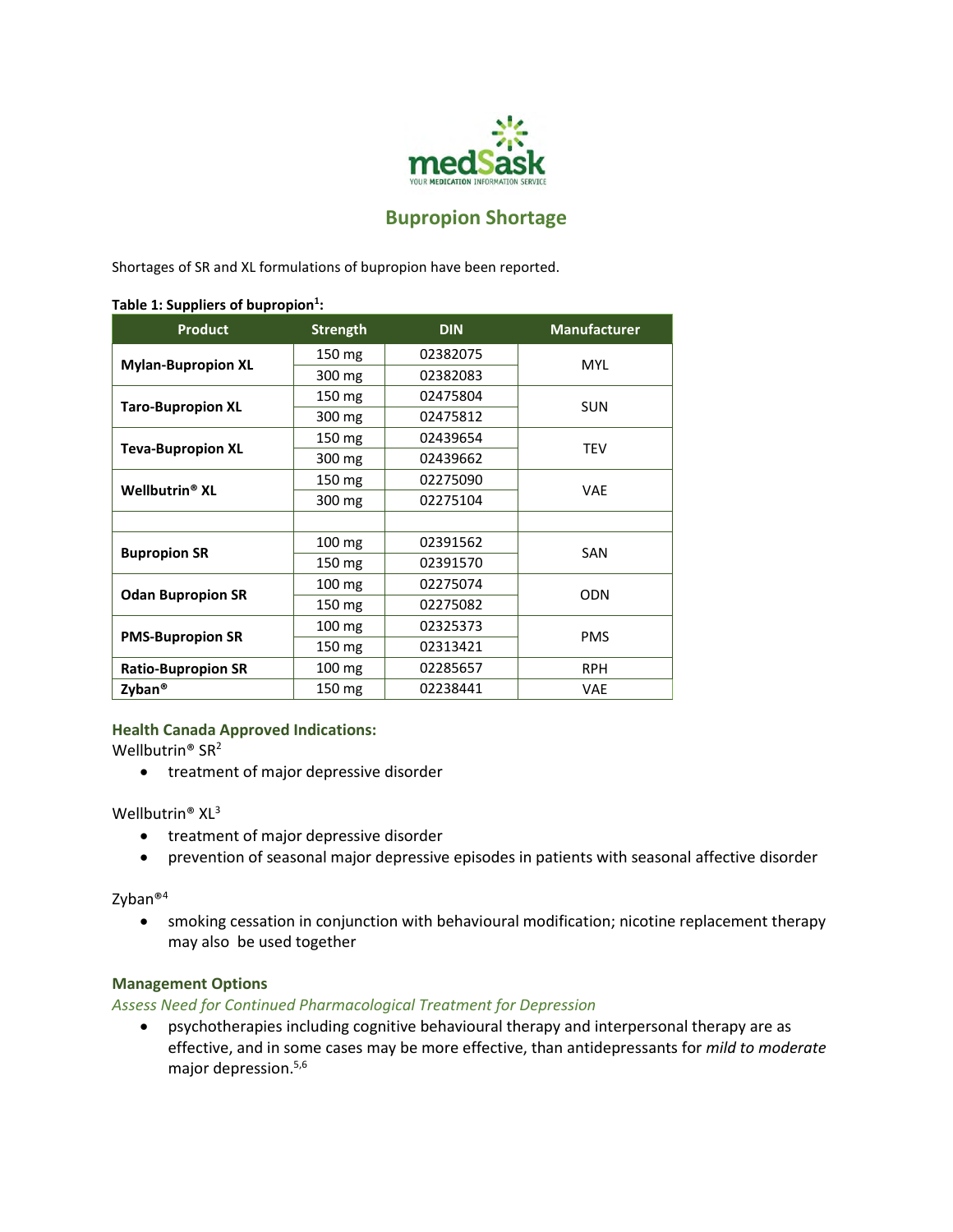- patients with major depression who may be candidates for discontinuation of antidepressant therapy include<sup>5,7</sup>:
	- $\circ$  those with history of a single depressive episode that has been successfully treated and in which maintenance therapy has continued for an additional 6 to 9 months.
	- $\circ$  those with history of two depressive episodes that have been successfully treated and in which maintenance therapy has continued for an additional 2 to 3 years following remission of the second episode.

# *Pharmaceutical Alternatives*

- At times the sustained release (SR) or extended release (XL) formulations may be available.
	- o The SR formulation is administered once per day for daily doses ≤ 150 mg daily and
		- twice per day for daily doses  $> 150$  mg; no single dose should exceed 150 mg.<sup>2</sup>
			- For SR doses that are divided twice per day consider scheduling the second dose of the day at 14:00 to reduce possible impact on sleep.
	- $\circ$  The XL formulation is administered once per day.<sup>3</sup>
- Consider taking this opportunity to reassess the dose. Consider dose reduction for patients who are stable, especially if the dosage was originally titrated to >150 mg daily without an adequate trial (6 to 8 weeks) at daily doses of 100 mg to 150 mg.
	- $\circ$  For patients taking 150 mg daily, consider reducing the daily dose to 100 mg SR once daily, switching to 150 mg SR once daily, or switching to 150 mg XL once daily, depending on product availability.
- For patients in whom >150 mg daily is appropriate, when switching between SR and XL, maintain the same daily dose.<sup>2,3</sup> If Wellbutrin<sup>®</sup> and its generics are unavailable but Zyban<sup>®</sup> can be procured, request the prescriber to change to Zyban®. Zyban® and Wellbutrin® SR are the same tablet in terms of formulation and release pattern.<sup>8</sup> If the patient has third party coverage, consider investigating any restrictions such as lifetime maximums.
- Compounding pharmacies may be able to compound a product that approximates the SR formulation;<sup>9</sup> before referring patients, it is best to contact the compounding pharmacy to confirm ability to compound bupropion.

## *Therapeutic Alternatives*

- Bupropion is considered a norepinephrine dopamine reuptake inhibitor (NDRI) and is the only drug available with this mechanism of action; no single alternative is preferred in every situation.
	- $\circ$  Bupropion exerts modest dopamine reuptake blockade as well as slight norepinephrine, histamine<sub>1</sub> and  $\alpha_1$  blockade properties. It has no effect on serotonin, muscarinic or  $\alpha_2$ receptors.<sup>10</sup>
- Because no antidepressants have similar neurotransmitter profiles to bupropion, determine if there are any compelling reasons the patient is on bupropion and choose an alternative agent with similar benefits (see Table 2).

## *Discontinuing Bupropion or Switching to an Alternative Antidepressant*

- Bupropion is rarely associated with discontinuation symptoms,<sup>11</sup> though symptoms including dizziness, lethargy, nausea, vomiting, diarrhea, headache, fever and more may be experienced.<sup>10</sup>
	- $\circ$  When possible, if bupropion is to be discontinued, taper the dose over approximately one week. The new agent can be cross-tapered (start the new agent during the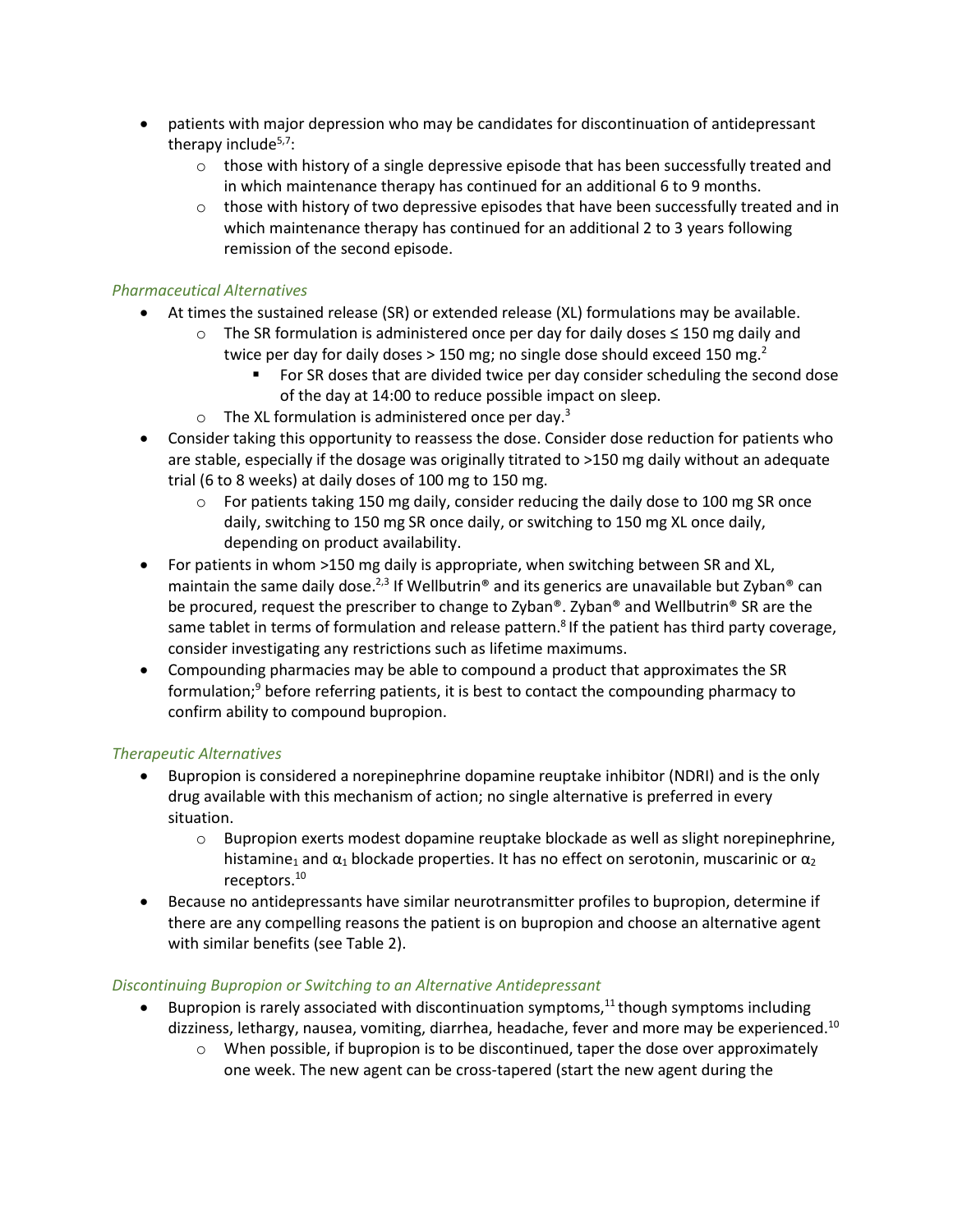bupropion taper). Alternatively, the new agent can be started the day following the last bupropion dose and titrated as usual.

 $\circ$  If the patient is not stable and has some bupropion remaining, the new agent can be started and titrated to a therapeutic dose in the presence of bupropion. Bupropion has been studied in combination with SSRIs and SNRIs in STAR\*D.<sup>12</sup>The patient may experience more adverse effects during the period of overlap; risk versus benefit will need to be assessed.

| <b>Benefit</b>                                                | <b>Possible Alternatives</b>                                                                                                | <b>Comments</b>                                                                                                                                                                              |
|---------------------------------------------------------------|-----------------------------------------------------------------------------------------------------------------------------|----------------------------------------------------------------------------------------------------------------------------------------------------------------------------------------------|
| <b>Weight loss</b><br>(absence of<br>weight gain $)^{13}$     | SSRI (esp. fluoxetine), vortioxetine,<br>nortriptyline, venlafaxine,<br>duloxetine                                          | If weight loss is the only indication, consider<br>bupropion/naltrexone, orlistat, liraglutide, or<br>metformin in combination with lifestyle and<br>psychological strategies. <sup>14</sup> |
| <b>Seasonal</b><br><b>Affective</b><br>Disorder <sup>15</sup> | Bright light therapy, fluoxetine,<br>sertraline                                                                             |                                                                                                                                                                                              |
| <b>Reduced sexual</b><br>dysfunction <sup>13,16</sup>         | mirtazapine, vortioxetine                                                                                                   | In some cases, bupropion is added to<br>counteract sexual dysfunction of other<br>antidepressants; no other agents are<br>appropriate in this scenario.                                      |
| <b>Atypical</b><br>depression <sup>13</sup>                   | SSRIs, RIMA, MAOIs                                                                                                          |                                                                                                                                                                                              |
| Elderly patients <sup>13</sup>                                | mirtazapine (preferred), SSRI (esp.<br>citalopram, escitalopram),<br>venlafaxine, nortriptyline,<br>desipramine, duloxetine |                                                                                                                                                                                              |
| Less sedation $^{10,13}$                                      | escitalopram, fluoxetine,<br>levomilnacipran, vortioxetine                                                                  |                                                                                                                                                                                              |
|                                                               | nortriptyline                                                                                                               | Use especially if comorbid depression<br>(although caution if suicidal ideation, consider<br>limiting dispense quantities)                                                                   |
| <b>Smoking</b><br>cessation <sup>13, 17,18</sup>              | behavioural therapy                                                                                                         |                                                                                                                                                                                              |
|                                                               | nicotine replacement                                                                                                        |                                                                                                                                                                                              |
|                                                               | varenicline                                                                                                                 | Use with caution in patients with a history of<br>past or current psychiatric illness.                                                                                                       |

MAOI = monoamine oxidase inhibitor; RIMA= reversible inhibitor of monoamine oxidase-A; SSRI= selective serotonin receptor inhibitor; TCA= tricyclic antidepressant

> Prepared by Carmen Bell BSP, medSask. 06 Nov 2018 | Updated 04 Mar 2022 2018 reviewers: Dr. Alfred Remillard, College of Pharmacy & Nutrition, U of S; Alex Crawley BSP, RxFiles; Danielle Larocque BSP, CPDPP 2022 reviewer: Dr. Katelyn Halpape, College of Pharmacy & Nutrition, U of S

medSas

©2022 medSask